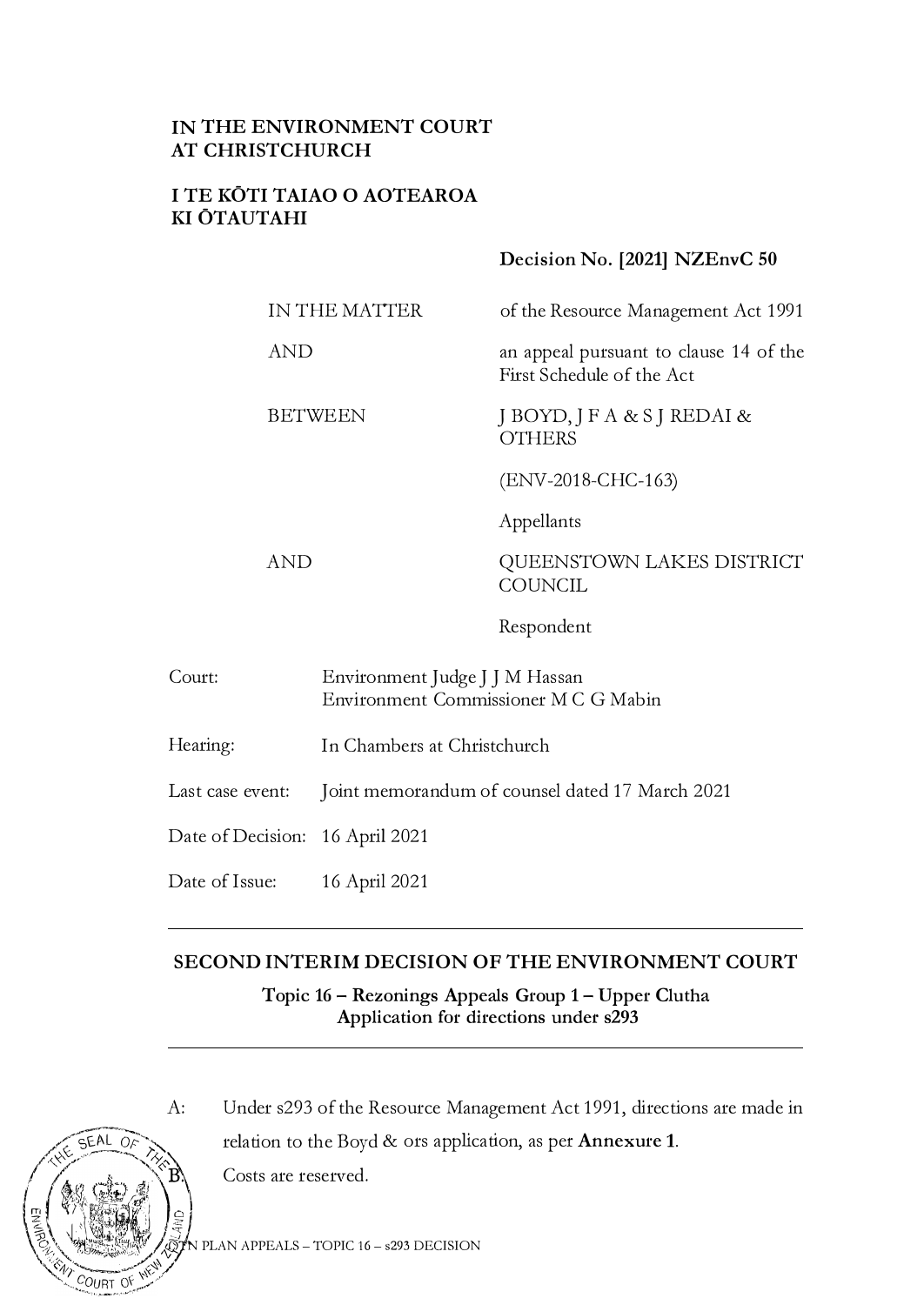### **REASONS**

## **Introduction**

[1] This is a second interim decision relating to an appeal by Jackie Boyd, Jackie and Simon Redai and several others<sup>1</sup> ('Boyd') in the Queenstown District Plan review ('PDP'). Boyd seeks rezoning<sup>2</sup> of eight separate land parcels ('Land') between Cardrona Valley Road and the Cardrona River on the outskirts of Wānaka. The only s274 party is Mr I Percy.<sup>3</sup>

[2] The relevant background is traversed in the first interim decision<sup>4</sup> and adopted here as appropriate. QLDC's decision retained the Rural General zoning on the Land but following court-facilitated mediation the parties agreed that the entirety of the Land is suitable for rezoning as Lower Density Suburban Residential ('LDSR'). To facilitate that outcome, the parties seek s293 directions.<sup>5</sup>

[3] In the first interim decision, we indicated our preliminaty view that s293 directions for the proposed change to LDSR zoning are appropriate. However, we rejected the parties' proposal to notify two alternative sets of related provisions. Instead, the court indicated a preference for the notification of, and consultation on Boyd's proposed provisions (referred to as the 'Noise Insulation' approach).<sup>6</sup>

[4] Parties were directed to file any supplementary submissions on this issue<sup>7</sup> but subsequently agreed with the court that it would be more appropriate to notify

Supplementary legal submissions for QLDC dated 10 December 2020; supplementary submissions on behalf of Boyd dated 18 December 2020.



 $\ddot{\phantom{0}}$ Alastair and Phillipa Gillespie, Juliet Hall, Denise and John Prince, Dean and Michelle Telfer, Polson Higgs Nominees Limited, Lee and Sandy Martin, Simon Jackson and Lorna Gillespie.

**<sup>2</sup>**  From Rural General to Rural Residential or in the alternative, their further submission sought that the land be incorporated within an amended Urban Growth Boundary for Wanaka and rezoned LDSR.

**<sup>3</sup>**  Mr Percy is the owner of one of the land parcels in issue, part of which he operates as a vineyard. His concerns are founded on potential future reverse sensitivity effects in relation to the frost fan on his property.

<sup>[2020]</sup> NZEnvC 172 ('First Interim decision').

Joint memorandum of counsel dated 3 August 2020.

First Interim decision at [29].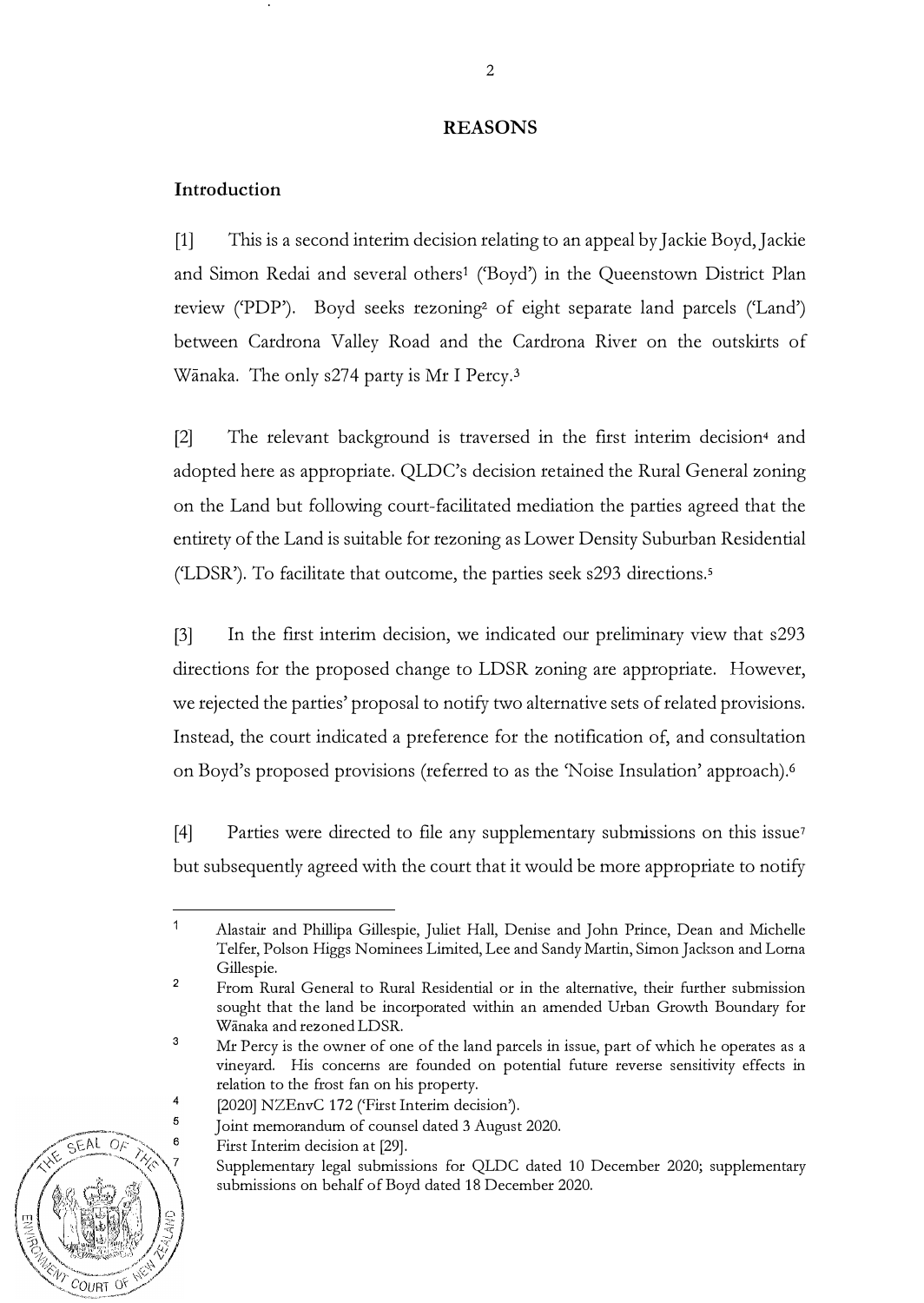just one set of provisions.<sup>8</sup> The parties filed a joint memorandum dated 17 March 2021 setting out the agreed 'package' and seeking directions from the court to initiate the s293 process.

# **Consultation package and associated directions**

[S] The parties have agreed that the following documents are to be included in the consultation package for notification:<sup>9</sup>

- (a) Appendix A: Summaty document explaining the proposed rezoning and Urban Growth Boundary extension;
- (b) Appendix B: Section 32AA Report justifying the proposed rezoning and UGB extension;
- (c) Appendix C: Plan provisions for incorporation into Chapters 7, 27 and 36 of the PDP, including the proposed Riverbank Road Structure plan;
- (d) Appendix D: Plan map;
- (e) Appendix E: Infrastructure/servicing documents:
	- (i) HAL Orchard/Riverbank Road Development Impact Assessment, June 2019;
	- (ii) Watershed Infrastructure Summaty, September 2019;
- (f) Appendix F: Noise Reports:
	- (i) Marshall Day Riverbank Road Wind Machine Reverse Sensitivity Analysis, September 2019;
	- (ii) Hegley Acoustic Peer Review, January 2020.

[6] A proof copy of Public Notice, summarising the proposed rezoning and providing key information to parties on the s293 process, including how they can become involved, was also attached to the memorandum.



Joint memorandum of counsel dated 18 February 2021 at [4] and [5].

Joint memorandum of counsel dated 17 March 2021 at [4], Appendices A-F.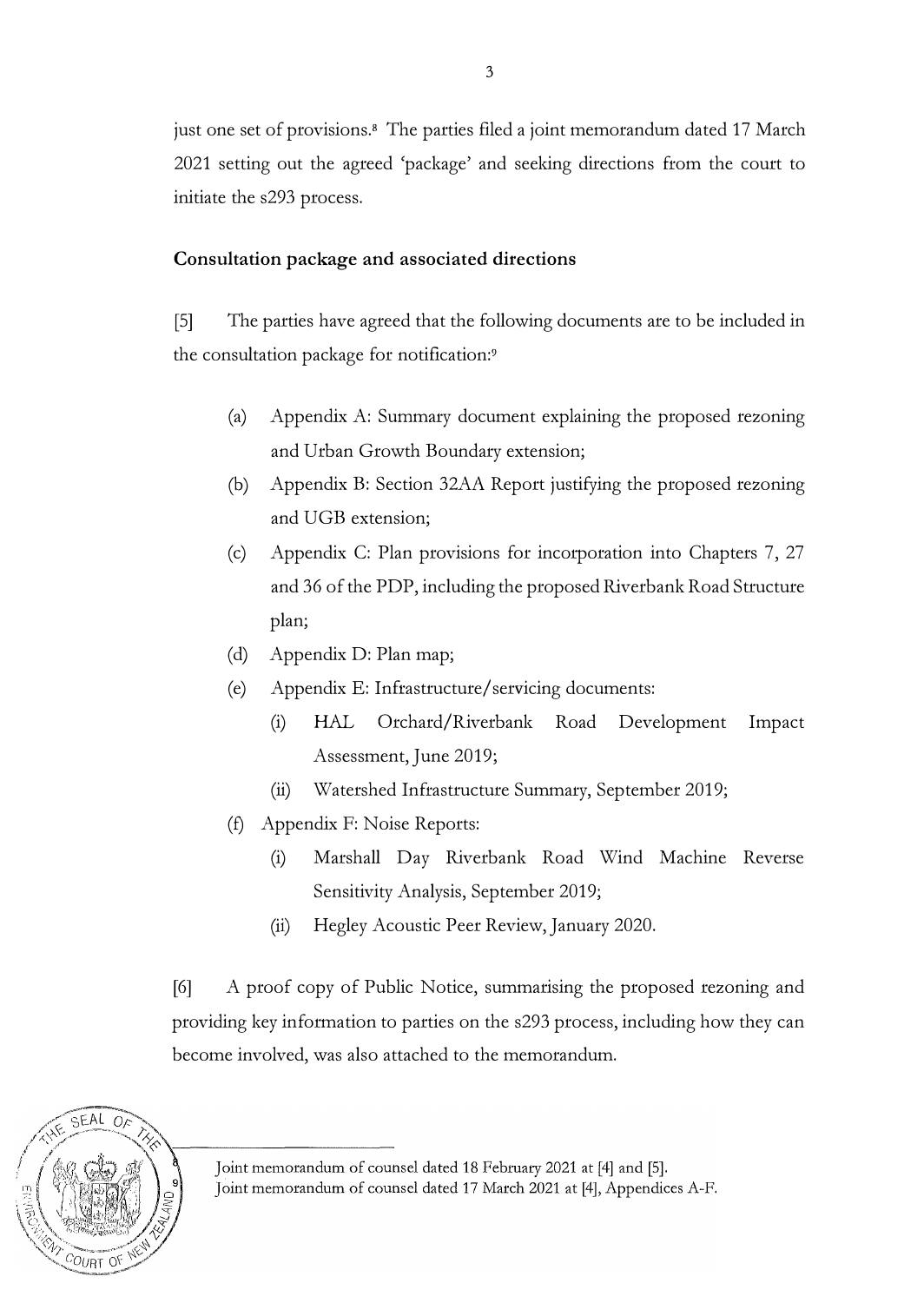[7] In proposing s293 directions, QLDC has taken a lead from other s293 directions in the context of Topic 2 of the PDP. The parties have also taken into account the court's comments<sup>10</sup> in relation to allowing any person with an interest greater than the general public to join the appeal. <sup>1</sup><sup>1</sup>

[8] We are satisfied with the proposed directions and the associated documentation to be included in the consultation package. Accordingly, we will make the directions as sought.

# **Directions**

- [9] Directions under s293 are made in Annexure 1.
- [10] Leave is reserved to seek further (or other) directions.

For the court:

SEAL  $O_F$ **J J M Hassan Environment Judge**  COURT OF

**<sup>10</sup>**  First Interim decision at [30).

**<sup>11</sup>**  Joint memorandum of counsel dated 17 March 2021 at [6] and [7].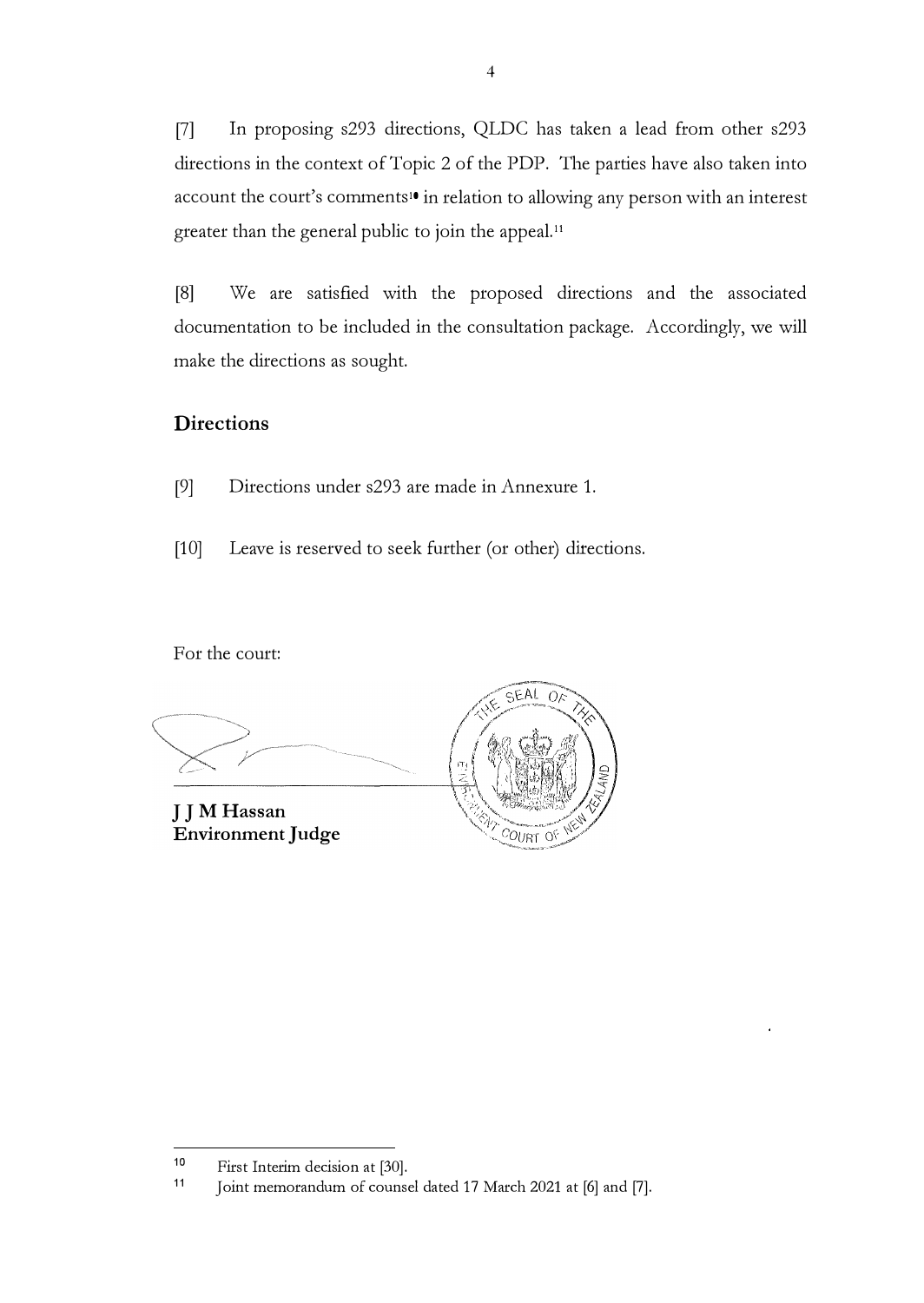### **Annexure 1- s293 directions**

### **Under s293, RMA, to enable consideration of a change to a Lower Density Suburban Residential Zone and an amended Urban Growth Boundary ('UGB') at Orchard and Riverbank Roads, it is directed:**

#### *Notification*

- a. Within 10 working days [of the date of this decision], QLDC must:
	- $(i)$  serve written notice on owners of all properties that are subject to the rezoning, and all properties that are located directly next to the rezoned land (as shown in the attached map) by way of letter to all registered ratepayers of those properties;
	- (ii) publicly notify the proposed rezoning and change in UGB, by way of written notice on Council's website and in the local newspaper;
	- (iii) state in both notices that:
		- a. any person may provide to QLDC written comments and any supporting expert evidence (see (b) below) on the change by a date specified in the notice (not less than 20 working days after publication of the notice), which will be taken into account in the Council's report (see (d) below) but that;
		- b. any person who wants to formally join the Boyd, Redai & Ors appeal as a section 274 party (see  $(c)$  below), which would give them the ability to be involved in any Environment Court hearing on the proposed change (if necessary) and future appeal rights, needs to have an interest greater than the interest of the general public;
	- $(iv)$  provide a summary description of the proposed rezoning and UGB change with the public notices; and
	- (v) direct people in the public notices to Council's website where the 'consultation package' will be available.

#### *Rights to make written comments*

- b. By the date specified in the notices in (a)(i) and (a)(ii) (not less than 20 working days after the date of written notice), any person may provide to Council:
	- (i) written comments on the proposed rezoning and UGB change; and  $(i)$  any supporting expert evidence.
	- any supporting expert evidence.

#### *Formally joining the Boyd, Redal*  $\mathcal O$ *rs appeal as a section 274 party*

c. By the date specified in the notices in (a)(i) and (a)(ii) (not less than 20 working days after the date of written notice), any person who has an interest greater than the general public, may formally join the Boyd, Redai & Ors appeal by lodging with the Environment Court, and serving on the Council, a section 274 notice. If they wish to make written comment, they must also do that under (b) above.

#### *Cottntil report*

- d. Within 20 working days after the date on which written comments are to be provided in accordance with (6), Council must file with the Court a report which:
	- (i) summarises the written comments and any expert evidence received (if any), and which also provides a link to all written comments and expert evidence received (should the Court wish to review that documentation);
	- (ii) makes recommendations for the Court's consideration.